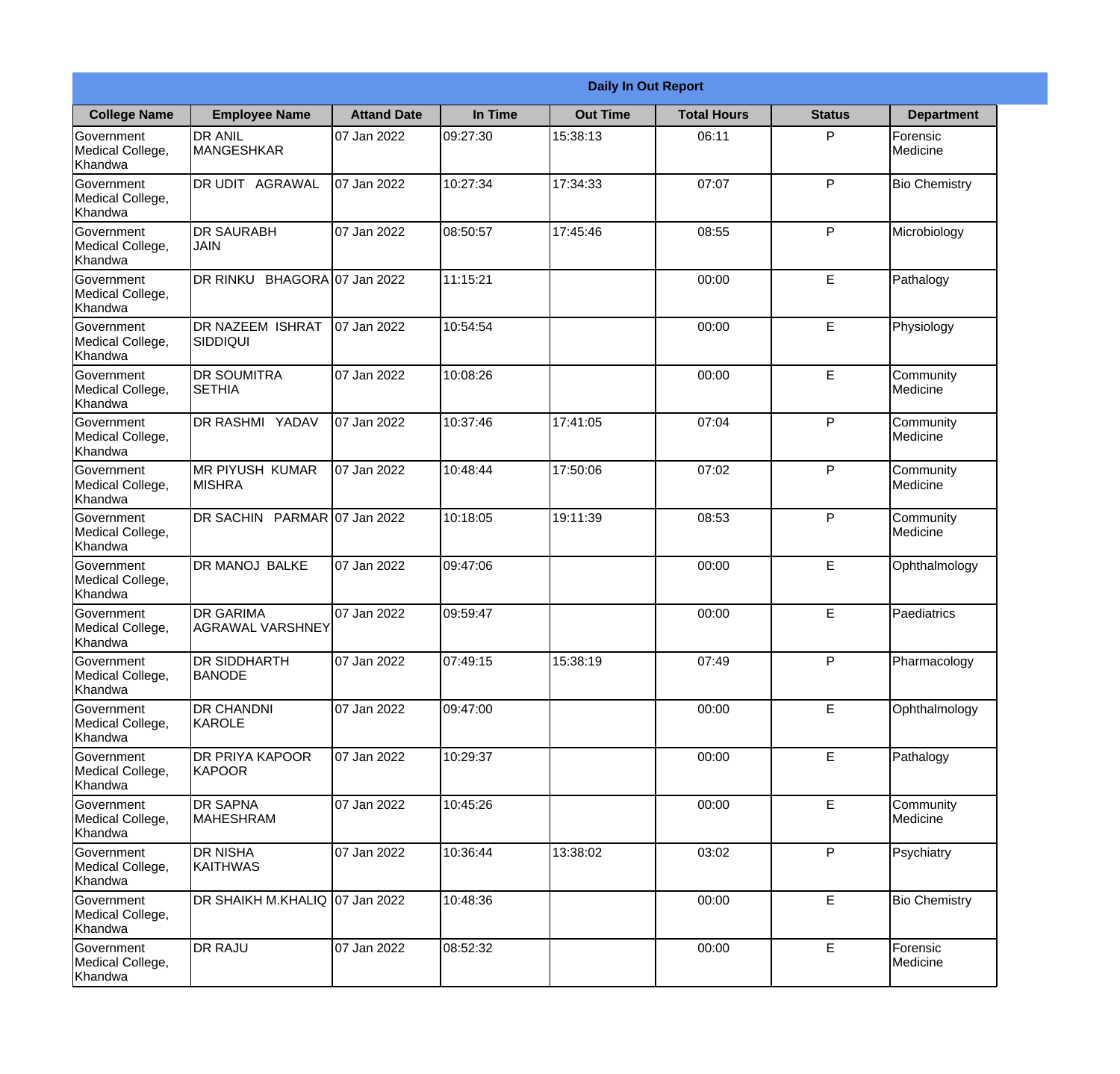| <b>Designation</b>                  | <b>Category</b> |
|-------------------------------------|-----------------|
| Assistant Professor   Para Clinical |                 |
| Associate Professor Non Clinical    |                 |
| Associate Professor   Para Clinical |                 |
| <b>Assistant Professor</b>          | Para Clinical   |
| Professor                           | Non Clinical    |
| Assistant Professor   Para Clinical |                 |
| Assistant Professor   Para Clinical |                 |
| Statistician                        | Para Clinical   |
| Assistant Professor   Para Clinical |                 |
| <b>Assistant Professor</b>          | IClinical       |
| Associate Professor Clinical        |                 |
| Associate Professor   Para Clinical |                 |
| Assistant Professor   Clinical      |                 |
| Demonstrator/Tutor   Para Clinical  |                 |
| Associate Professor   Para Clinical |                 |
| <b>Assistant Professor</b>          | Clinical        |
| Professor                           | Non Clinical    |
| Demonstrator/Tutor   Para Clinical  |                 |

## **Daily In Out Report**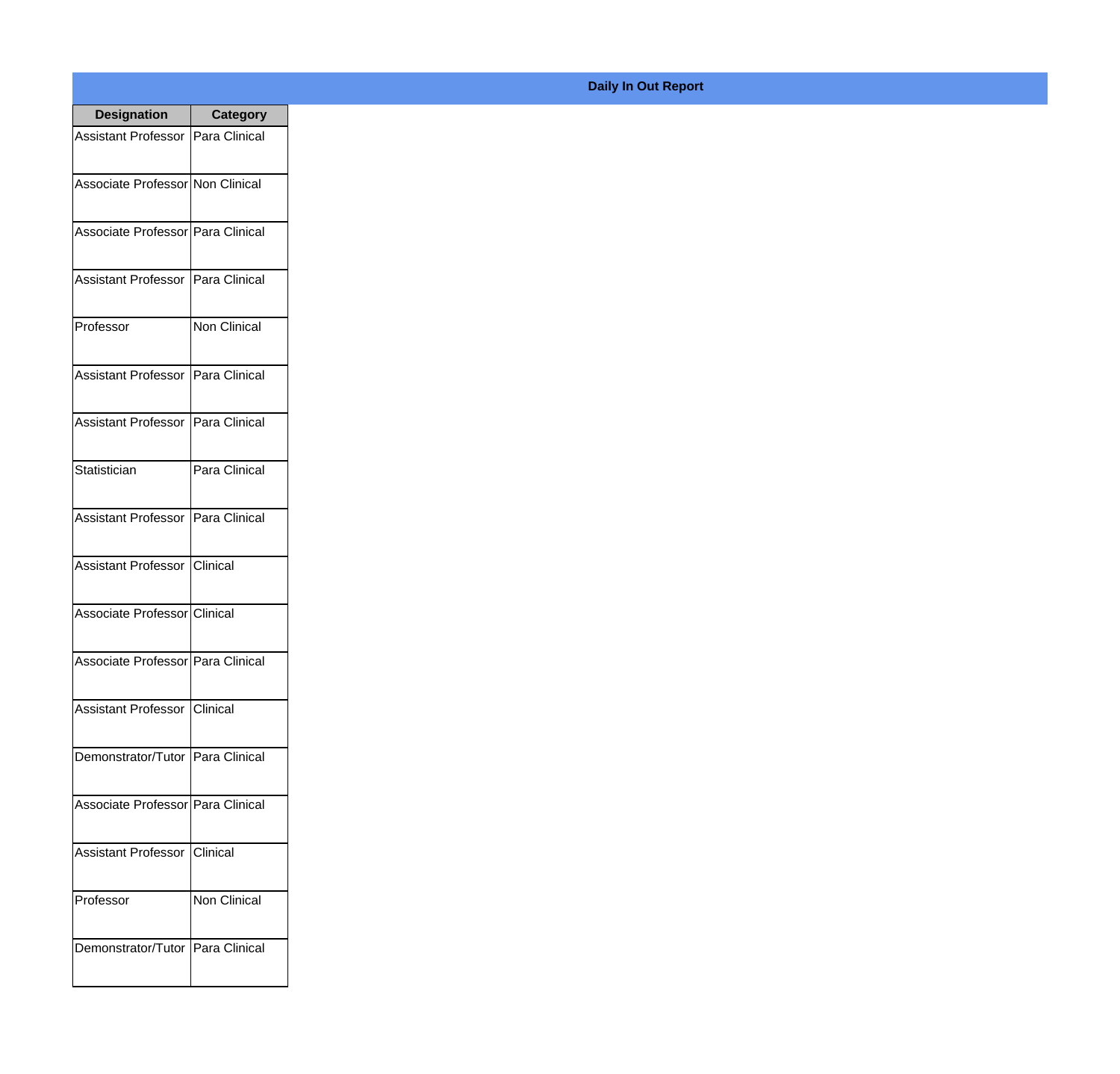| <b>Daily In Out Report</b>                       |                                         |             |          |          |       |    |                                |
|--------------------------------------------------|-----------------------------------------|-------------|----------|----------|-------|----|--------------------------------|
| Government<br>Medical College,<br>Khandwa        | <b>DR ASHOK</b><br>BHAUSAHEB NAJAN      | 07 Jan 2022 | 11:34:36 |          | 00:00 | E. | Forensic<br>Medicine           |
| Government<br>Medical College,<br>Khandwa        | <b>DR PRIYESH</b><br>IMARSKOLE          | 07 Jan 2022 | 10:59:53 | 18:30:17 | 07:31 | P  | Community<br><b>I</b> Medicine |
| Government<br>Medical College,<br>Khandwa        | <b>DR SANGEETA</b><br><b>CHINCHOLE</b>  | 07 Jan 2022 | 10:54:16 |          | 00:00 | E  | Physiology                     |
| <b>Government</b><br>Medical College,<br>Khandwa | DR NISHA MANDLOI<br><b>PANWAR</b>       | 07 Jan 2022 | 09:46:19 | 16:55:08 | 07:09 | P  | Obstetrics &<br>Gynaecology    |
| Government<br>Medical College,<br>Khandwa        | <b>DR MUKTESHWARI</b><br>IGUPTA         | 07 Jan 2022 | 11:39:08 | 17:05:37 | 05:26 | P  | Pharmacology                   |
| Government<br>Medical College,<br>Khandwa        | <b>DR PURTI AGARWAL</b><br><b>SAINI</b> | 07 Jan 2022 | 10:16:19 | 17:06:51 | 06:50 | P  | Pathalogy                      |
| <b>Government</b><br>Medical College,<br>Khandwa | DR YASHPAL RAY                          | 07 Jan 2022 | 11:19:06 |          | 00:00 | E  | Anatomy                        |
| Government<br>Medical College,<br>Khandwa        | <b>RENU</b><br><b>WAGHMARE</b>          | 07 Jan 2022 | 10:26:16 | 16:32:23 | 06:06 | P  | Community<br><b>I</b> Medicine |